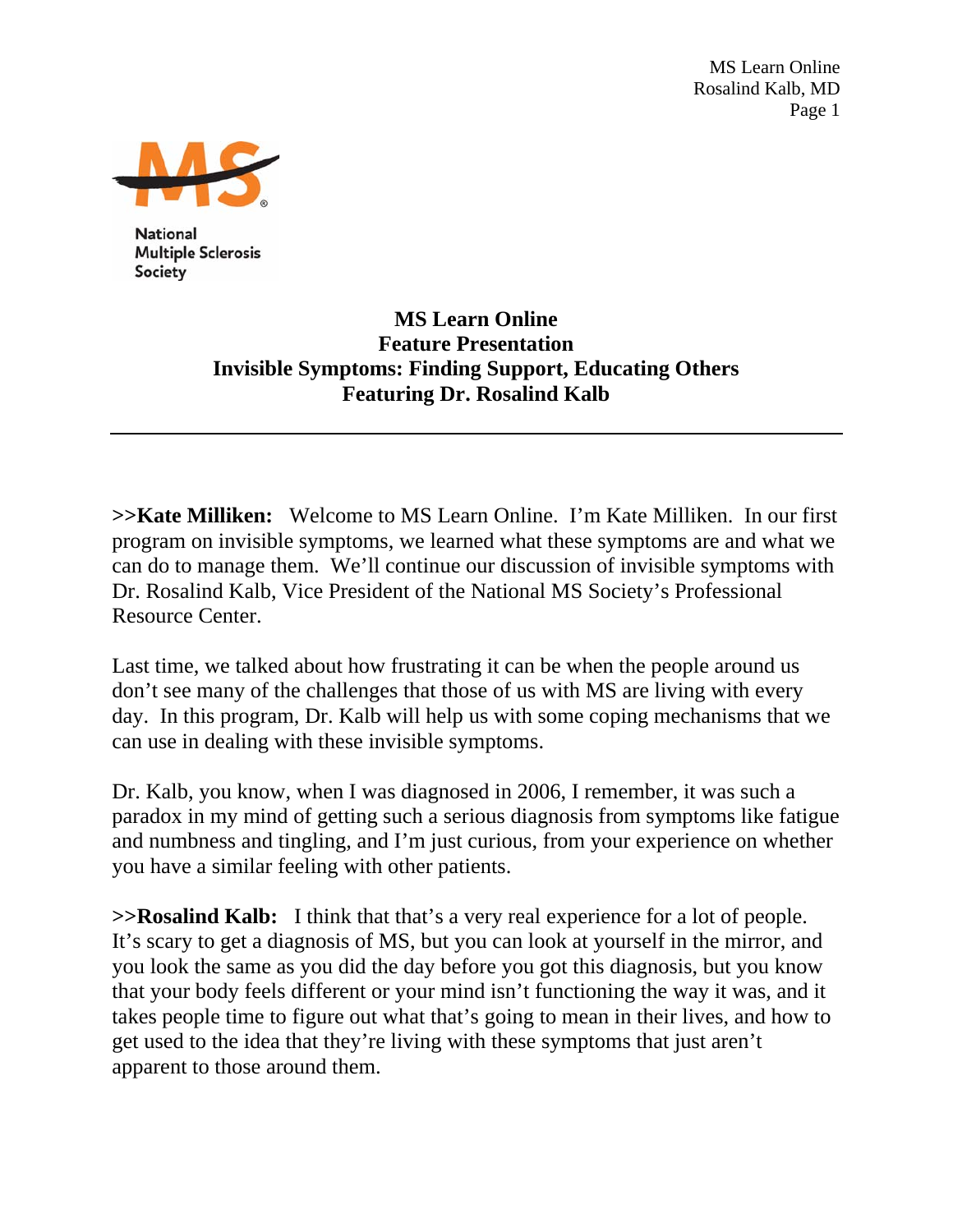**>>Kate Milliken:** I remember talking to people and saying, you know, "How are you feeling?" And me saying, "I'm not feeling well," and I would try to kind of say things in kind of simple descriptions, well, you know, I went to bed at 8:00 and I woke up at 10:00 and I feel like I didn't get any sleep, or I'm taking a step and I feel like there are explosions of nerves, you know, coming up my leg.

Have you found that people try to articulate what's happening with them through kind of metaphors like that to get the impression?

**>>Rosalind Kalb:** I think that some people do that and do it very well. Some people actually need to be helped, or taught how to do that, because the symptoms are so intense for them that it becomes hard to imagine that other people can't see it, can't understand it, so they have to be encouraged to use descriptions like that, metaphors like that.

Somebody who is very fatigued, for example, will say "I don't know how to describe it, except to say it's like putting 500 pound weights on my legs and slogging through mud."

That helps other people understand the intensity, because if you just say you're tired, all of us feel fatigued from time to time, or we get sleepy if we've had a bad night or whatever, so to just say "I'm tired," is not going to convey the extent of that MS fatigue, so people have to come up with examples to use, metaphors to use, so I think that's very helpful.

**>>Kate Milliken:** Are there ever times that it's a good thing, that it might be something that you don't want to tell someone your symptoms?

**>>Rosalind Kalb:** Absolutely. If you're in a work situation, for example, and you're able to do your job relatively comfortably and you're not in a position where you need to ask your employer for an accommodation in order to do your job, then the national MS society generally advises people not to disclose, so if the symptoms that you're dealing with are invisible, and nobody's asking questions and there's no obvious impairment, they might choose not to discuss those symptoms at all, not to share the diagnosis until there's a need to.

So, for those people, if they can manage those invisible symptoms comfortably, they put off whatever decision they have to make about disclosing to their employer. If those invisible symptoms, however, become so debilitating, for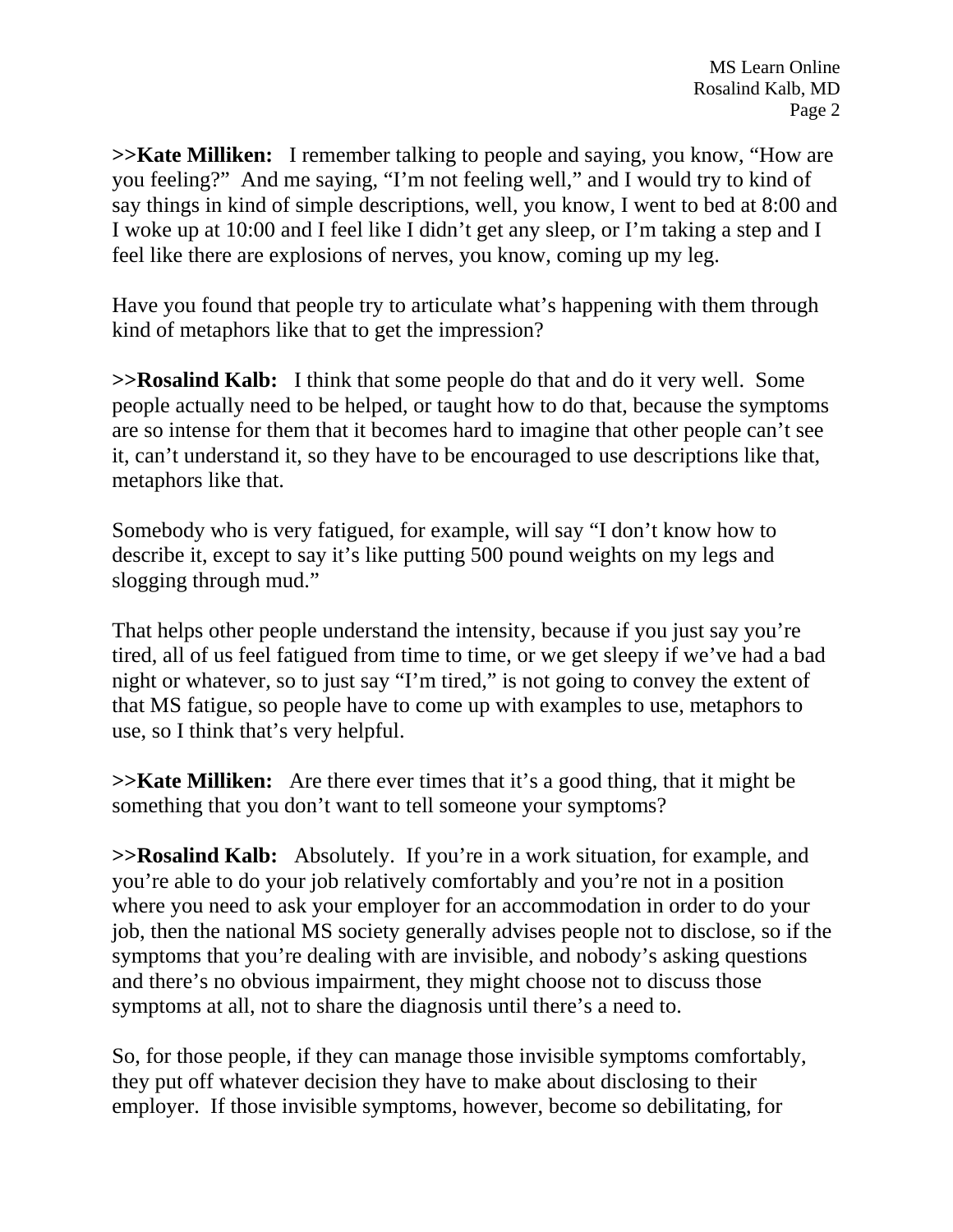example, severe fatigue, or a vision problem, or significant difficulties with bladder or bowel, then that person may need to disclose those invisible symptoms, educate their colleagues and employer about it so they can request the accommodations that they need to be effective.

**>>Kate Milliken:** In some ways, the whole concept of invisible symptoms kind of exemplifies what MS is, compared to other things that people may have. Can you relate to that?

**>>Rosalind Kalb:** Sure. I think that's why we talk about the iceberg image all the time with people with MS, that if you look at the iceberg, you see the tip of it above the water, it's very clear, those would be the visible symptoms of walking impairment or balance impairment that somebody might have, but below the surface, all the symptoms that you can't see, like that bottom of the iceberg, which is actually much bigger than what shows above the surface of the water, so I think for many people living with MS, the invisible symptoms make up the bulk of their experience of the disease from day to day. It's very, very challenging.

**>>Kate Milliken:** From your perspective, what are some coping mechanisms that people can have for certain symptoms that they may experience?

**>>Rosalind Kalb:** Well, clearly the coping mechanisms are going to differ, depending on what the symptoms are and how they interfere, but I think the very first coping mechanism is to be educated about MS and the kinds of invisible symptoms it can cause, because the first thing one has to do is make sure that you're describing all of those symptoms to your healthcare team so that they can begin to help you manage them.

I think the second thing is to know your body, so, for example, if heat causes your vision to worsen or causes your fatigue to grow, or your balance isn't as good, then that's a signal that your body is stressed or overheated, and so you learn to read those signals from your body so that you can start to do those self-care things.

I think it's also incredibly important to figure out who are the people in your life who do need to understand, the loved ones, the people closest to you? They have to know what's going on, or they don't know how to relate, and so figuring out whom to tell about the symptoms, how to describe them in a way that they can understand, or what kinds of educational materials you might want to share with them about those.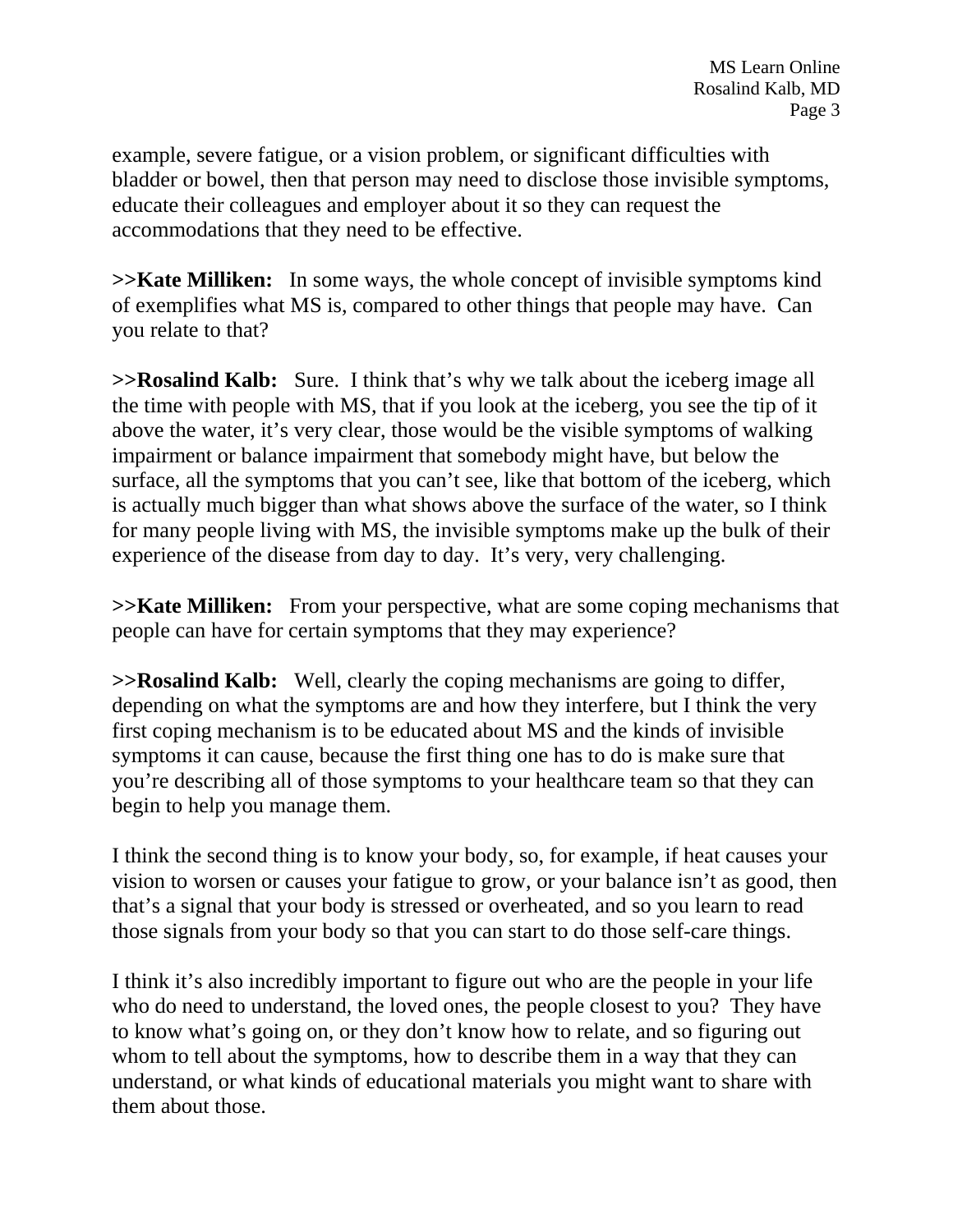Because I think one of the things that's tricky about these invisible symptoms is that, because people can't see them, they are so easy to misinterpret. So, unless a person is educated and realizes what a common symptom is fatigue is in MS, a spouse or a child of a person who has a lot of fatigue might just misinterpret that as you're not interested, or you're too busy to do something with me, or you would prefer to do something else than do something with me.

So, when we educate people about the fatigue, it's not just me and my fatigue, this is a common symptom in MS, it makes it easier for family members to get their heads around it.

**>>Kate Milliken:** One of the things that I totally appreciate, working with a physician myself is, they do take those symptoms seriously, and I think that that type of space where they can understand, I mean, you can tell them anything and they would really listen and try to evaluate it in terms of managed care, and I think that that's been very helpful.

**>>Rosalind Kalb:** Well, and that brings up another point, and that is, one of the reasons that support groups can be so helpful is that somebody who has been dealing with invisible symptoms and nobody seems to get it, they go to a support group with other people who have MS and are dealing with similar invisible symptoms, and suddenly, they're surrounded by people who get it, and it's a feeling of total kind of acceptance, I feel normal here. I don't have to be explaining myself all the time, because when I talk about a symptom I have, I can look around the room, and people are nodding and smiling and I feel a lot of support for that.

So, that's one of the reasons that we really encourage people to find others that they can share their experiences with and connect, because it's such a feeling of validation when the rest of the world just looks puzzled.

**>>Kate Milliken:** Yeah, and I think that even if somebody doesn't have the exact same symptoms, just hearing about somebody else's MS experience, like, "Wow, that's a really weird symptom you're having. I'm not having that," but it gives you such a nice sense of perspective, which I think is really helpful.